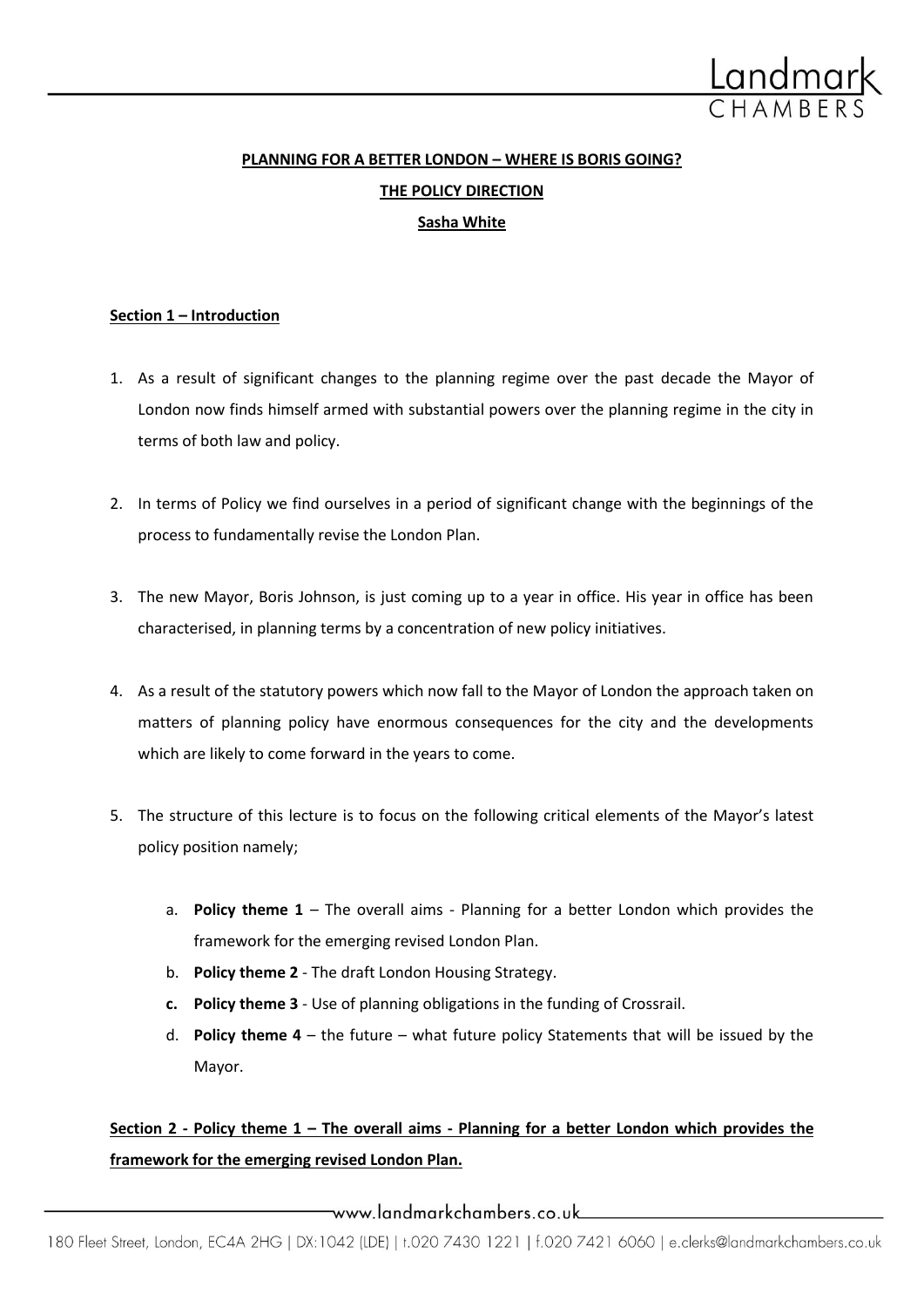

6. This new planning policy approach of the new Mayor was commenced by the publication last July of *Planning for a Better London* which sets out the Mayor's approach to planning issues and gives guidance as to the likely direction in which the London Plan will take under the current administration.

### *Planning for a Better London – The Timetable*

- 7. This document was published in July 2008 and sets out the key themes which the Mayor intends to take forward into the new London Plan which is hoped to be completed by 2012. [*Planning for a better London – response*]
- 8. The period for consultation ended in November 2008 and it is planned to publish the final document soon this year.

*Planning for a Better London – The Key Themes*

- 9. As is stated within the document "*This short report set out the key areas I want to address in revising the London Plan*" 1
- 10. It is however important to note that the document "*is not a comprehensive statement of planning policy, but rather it sets out a 'direction of travel' that will characterise my term as mayor*" 2
- 11. In summary the Key themes identified in policy terms by the Mayor are as follows:
	- a. More emphasis needs to be given to issues affecting Outer London and ways of realising untapped potential there.  $3$

l

<sup>1</sup> *Planning for a Better London -* Foreword, paragraph 4.

 $^2$  Ibid, Foreword, paragraph 4.

 $^3$  Ibid, page 9.

<sup>—</sup>www.landmarkchambers.co.uk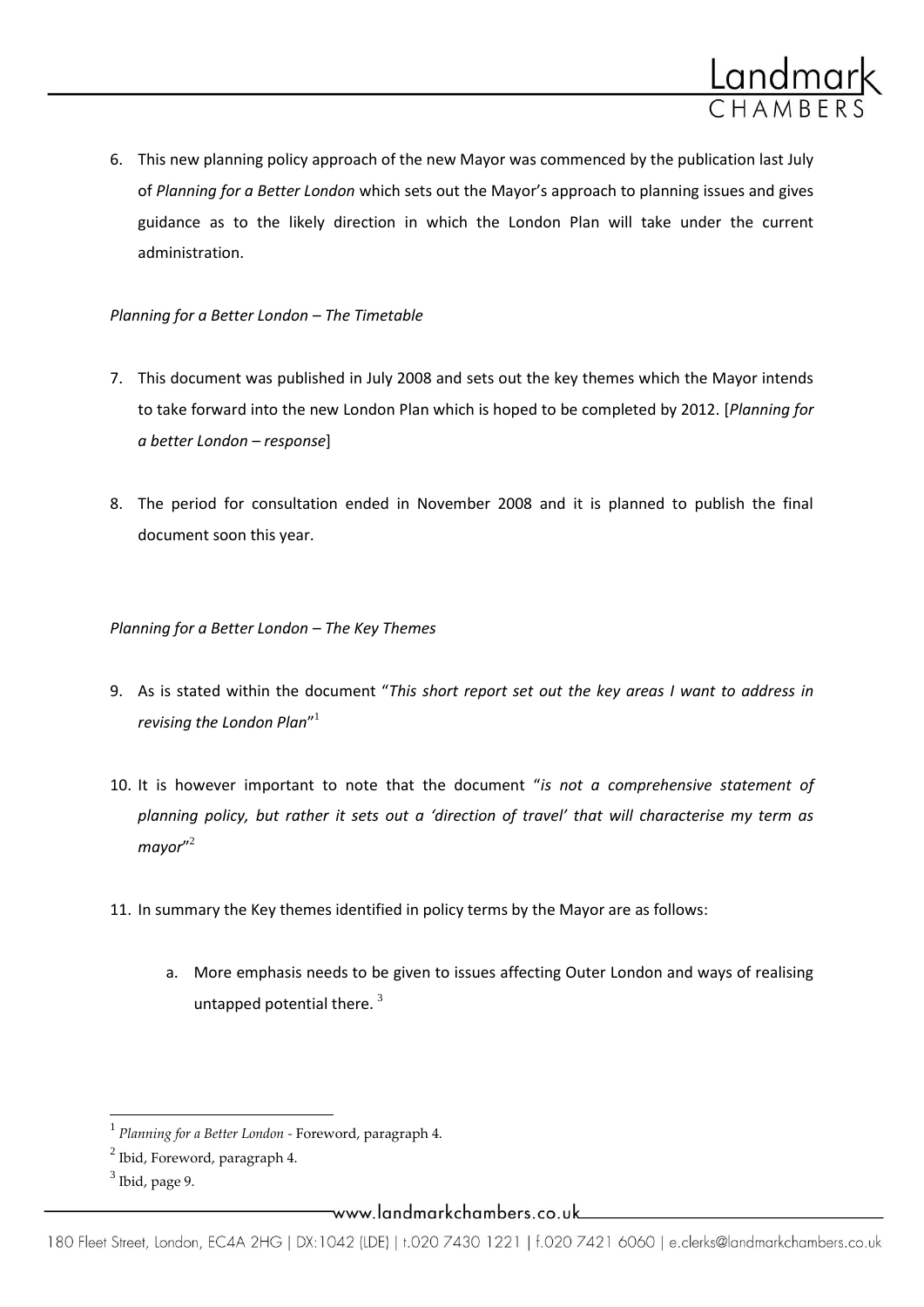

- b. The Mayor will establish an Outer London Commission to identify ways of realising the potential of Outer London. The Mayor is concerned that the Outer Boroughs are disconnected from the London Plan and will promote their regeneration through a forum promoting the unique needs of London's suburbs.
- c. The Mayor will strongly support the protection of the Green Belt, Metropolitan Open Land and London's other precious green and open spaces.
- d. In future the Mayor will focus on genuinely strategic issues and areas where the GLA and its related organisations can really help.
- e. The Mayor intends to use his power to determine applications of potentially strategic importance "*carefully and sparingly*" only taking over those which do not have genuinely strategic implications for the planning of London. It is likely that he will use these powers only in the *most exceptional circumstances.*
- f. The Mayor intends to ensure London's continued economic success.
- g. To support tall buildings in appropriate locations (in places where there are existing clusters of tall buildings like the Isle of Dogs, the City and Croydon) and will work with the boroughs to identify and designate those places.
- h. To support delivery of affordable housing. The Mayor has made a commitment to 50,000 new homes between 2008-2011.
- i. To make real progress in meeting the challenge of climate change. The Mayor will continue to use the planning system to its full extent to make sure London copes with the consequences of the changes to its climate and to take steps to mitigate the future extent of that change.
- j. As a priority looking at ways of using the planning system to seek a contribution towards the cost of the Crossrail from development.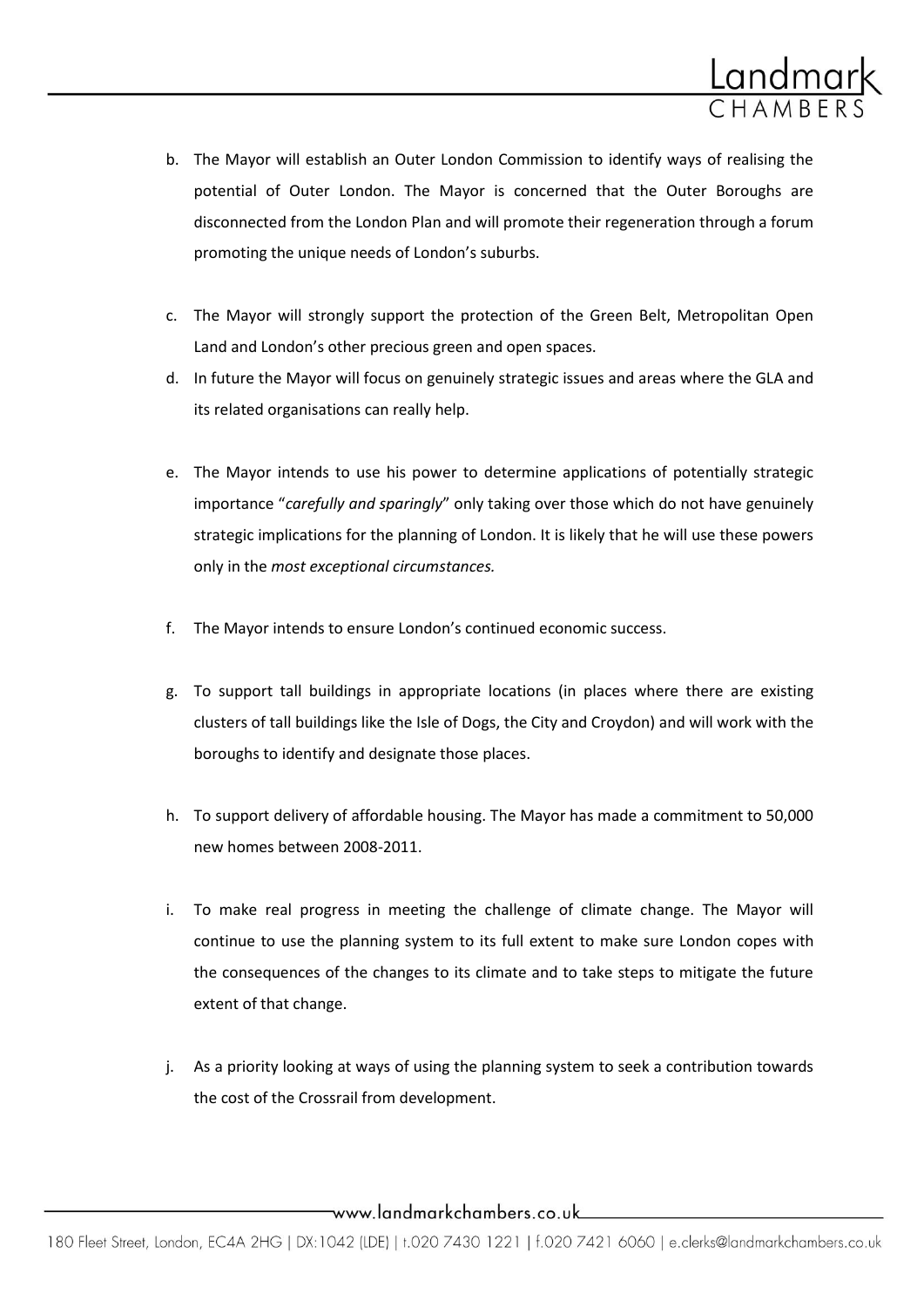

- k. To oppose the third runway at Heathrow. The Mayor intends to lead a thorough review of long term options for London's airports, including the scope for a new airport in the Thames Estuary.
- l. To ensure a strategic planning policy framework supportive of cycling and walking in particular a bicycle hire scheme similar to those in Paris.
- m. To support the use of the River Thames and other London Waterways for transportation of goods and people.
- n. To continue to promote the development of East London and the Thames Gateway as priority areas for development and regeneration.
- o. To ensure that realistic plans are in place to make the most of the legacy from the 2012 Olympics.
- p. The support of small independent shops and therefore to encourage boroughs to use Section 106 agreements to secure affordable retail space.
- q. Amend London Plan to encourage co-operation in Thames Gateway boroughs in order to ensure adequate coordination of development takes place in the Thames Gateway area.
- r. Discourage development on back gardens and a consequent amendment to the London Plan.
- s. Revise the London Plan to ensure large developments include a certain ratio of street trees.
- t. Clarify the Housing Strategy to call for all new homes to meet Level 3 of the Code for sustainable Homes by 2010 and Level 6 by 2016.

### **Section 3 - Policy theme 2 - The draft London Housing Strategy.**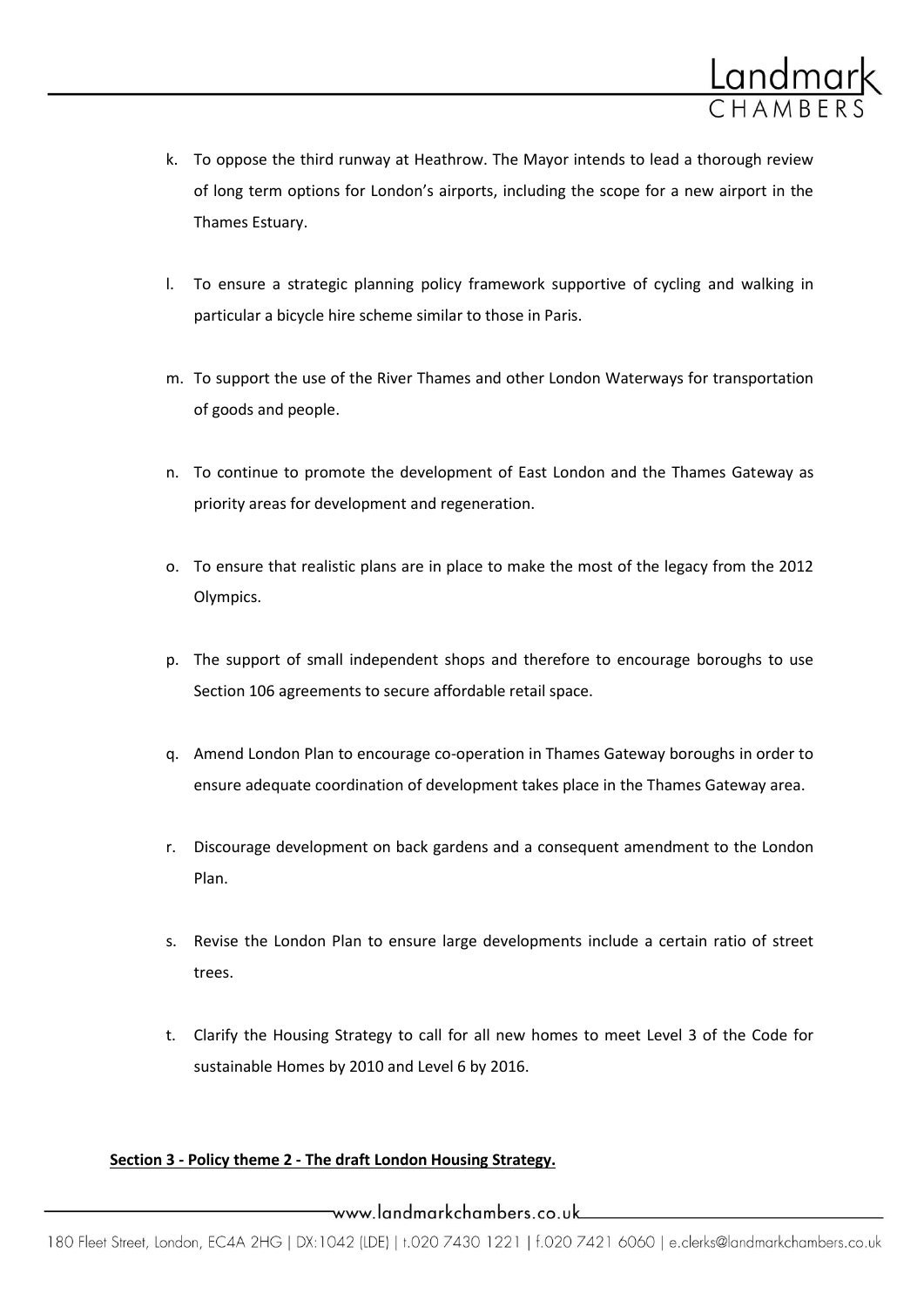

- 12. The Mayor has now published the draft London Housing Strategy. The DLHS was subject to consultation between November and January.
- 13. The Mayor is now considering his responses. Statutory consultation with the public will commence in the summer of 2009 with adoption in the autumn of 2009.
- 14. The key points of the DLHS are:
	- a. The scrapping of the 50% affordable housing target as currently set out in the London Plan. [*As an aside it is noteworthy that the Mayor accepts that figure has never been achieved!]*
	- b. The Mayor will agree housing investment targets with each borough.
	- c. Individual borough-based housing investment targets will be agreed with the aim of delivering 50,000 affordable homes between 2008 and 2011.
	- d. 30,000 of those will be social rented with the aim to reduce homelessness and overcrowding.
	- e. The Government's requirements for meeting the needs of Travellers and Gypsies will be provided.
	- f. To get a better mix of family sized homes with 42 percent of social rented and 16 percent of intermediate homes having 3 bedrooms or more.
	- g. More homes to meet the requirements of the disabled and elderly.
	- h. London's new housing developments will contain a mix of tenures, encompassing the market, intermediate and social sectors.
	- i. To promote high quality housing design.
	- j. Their will be the publication of a London Housing Design Guide.

### \_www.landmarkchambers.co.uk\_\_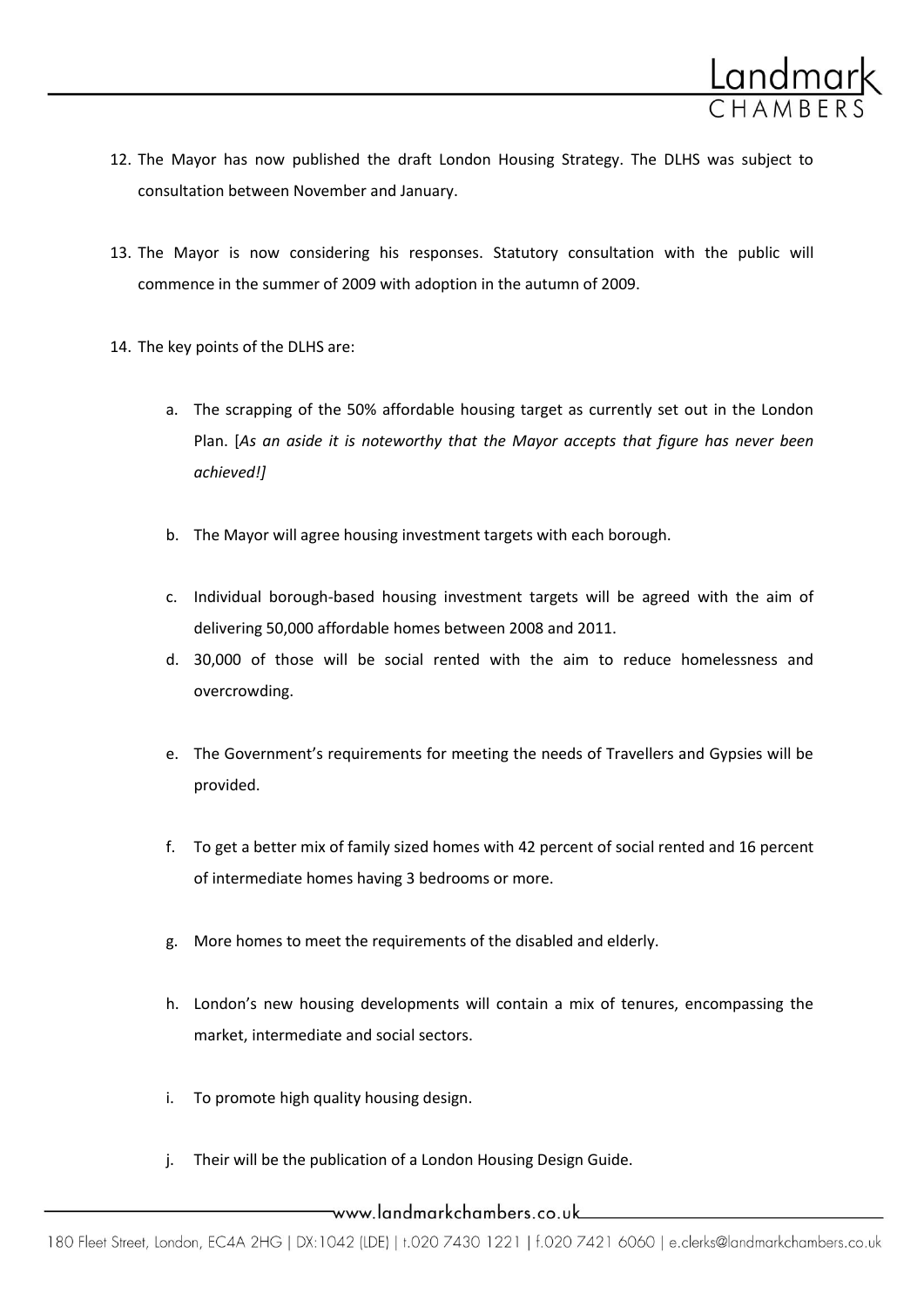

k. London's carbon emissions should reduce by 60 per cent by 2025.

#### **Section 4 - Policy theme 3 - Use of planning obligations in the funding of Crossrail.**

- 15. The Mayor has announced his intention to alter the London Plan to allow for contributions towards the funding of Crossrail to be raised by developments through Section 106 obligations. That policy aspiration was identified in *Planning for a better London.*
- 16. The Mayor has now issued at December 2008 a Draft SPG entitled *Use of planning obligations in the funding of Crossrail*.
- 17. The intention of the Mayor is to effectively charge £19.80 per square foot or £213.30 per square metre on all new office space above 500 square metres or less, within an area which is to known as the Central Activities Zone (CAZ). It is said that a higher level of contribution will be sought at the Northern part of the Isle of Dogs. [*see SPG para 4.9*]
- 18. The Mayor's intention is to raise £200 million towards the current £15.9 million cost of the scheme.
- 19. This part of policy is already being implemented with 3 developments being told that their schemes were liable for a charge including the scheme next door to Landmark – Great Portland Estates are being asked to contribute £1.4 million as a result of their 140,000 sq ft office scheme at New Fetter Lane.
- 20. It is important to stress that the policy will be subject to scrutiny through the examination in public of the London Plan which is likely to take place later this year.
- 21. It is intended that this policy will be implemented by the Mayor on those applications he has power over and he will expect the Boroughs to include the Crossrail standard charge in planning obligations they negotiate with Boroughs. Contributions will be payable at the point at which the development commences.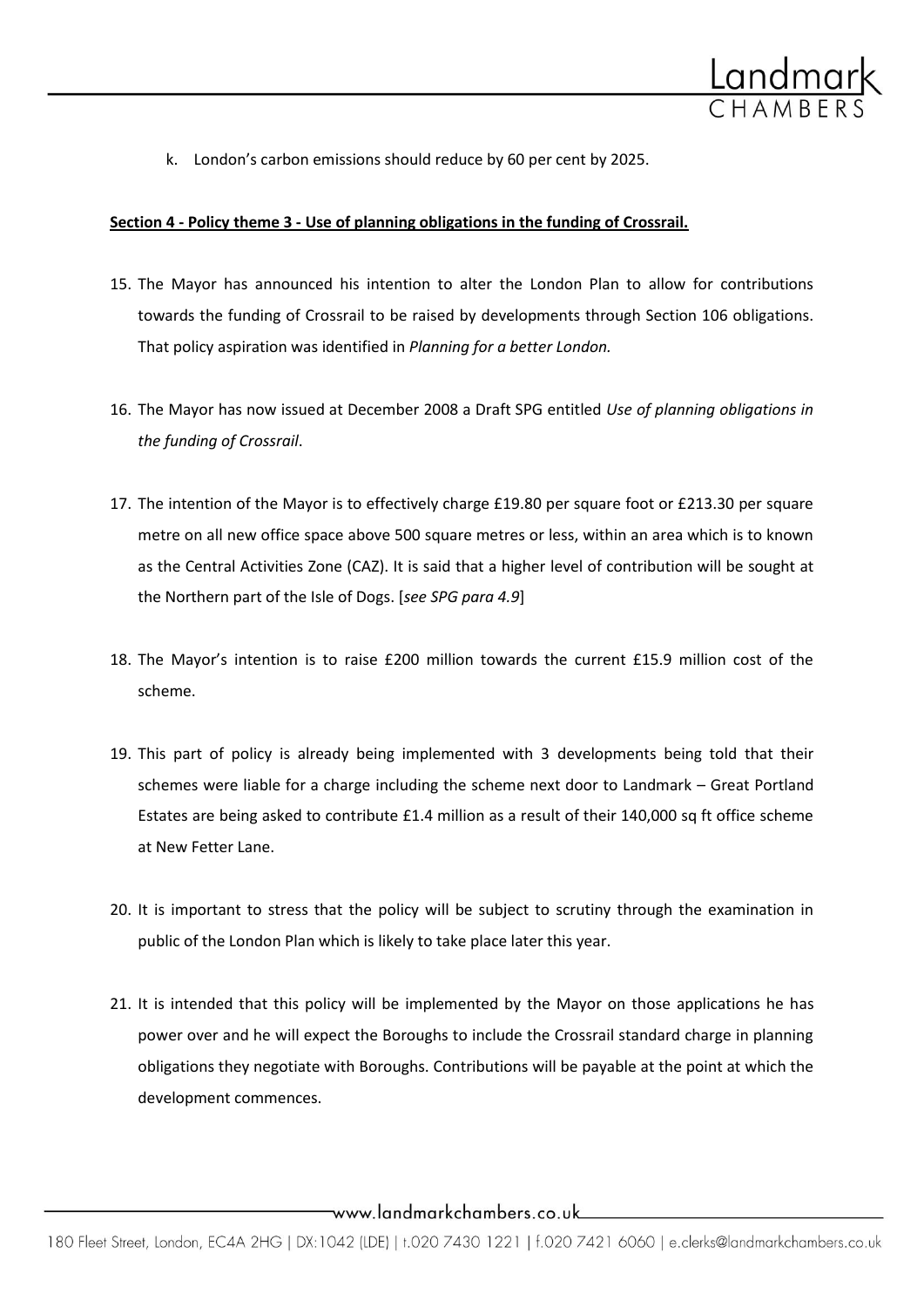

22. It is also worth noting that the DSPG also deals with the proposed community infrastructure Levy. It is said that the Mayor will have the power to set a CIL charge to deliver key infrastructure needed to support the implementation of the London Plan.

## **Section 5 - Policy theme 4 – the future – what future policy statements that will be issued by the Mayor.**

- 23. *Planning for a better London* helpfully sets out what future policy pronouncements are to emerge from the Mayor in the next 3 years. However this list must be viewed with the rider set out in the *Mayors response to consultation* when he states that the programme of SPG will be very substantially reduced to those areas where there is an urgent need.
- 24. The clear intention is to focus on the London Plan and its revision.
- 25. In addition to the London Plan, it is the intention of the Mayor to produce over the next 3 years the following Supplementary Planning Guidance and Better Practice Guides:
	- a. In the next 12 months:
		- i. A new SPG relating to Housing.
		- ii. Revised SPG on sustainable design and construction and renewable energy.
		- iii. Revised SPG on accessibility and ensuring inclusive environments.
		- iv. BPG on open space strategies.
		- v. An IR on London's geodiversity.

### **b. In 2009/10:**

- i. SPG on town centres, retail need and leisure.
- ii. A planning framework for the development of the Central Activities Zone.
- iii. An SPG on green infrastructure.
- iv. An SPG on encouraging Cycling and Walking.
- v. An BPG on designing out crime and anti-social behaviour.

### **c. In 2010/11:**

i. SPG on trees and woodlands.

### www.landmarkchambers.co.uk\_\_\_\_